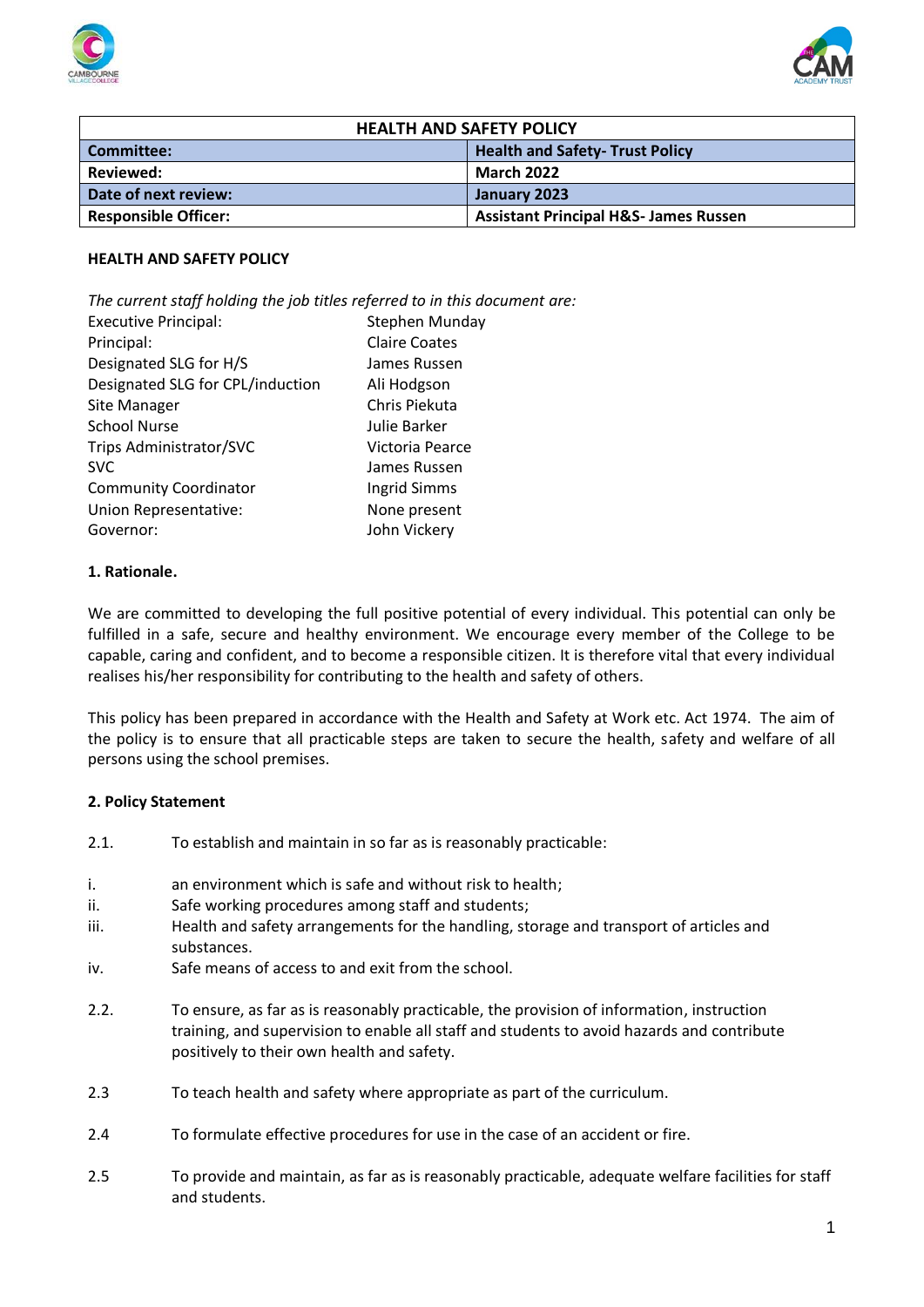



- 2.6 To provide an effective system of reporting and recording accidents, dangerous occurrences and potential hazards to health and safety.
- 2.7 To ensure compliance with all relevant legislation.

# **3. Organisation and Arrangements for Health and Safety**

#### 3.1. **The Governing Body**

The ultimate responsibility for ensuring a safe and healthy environment within the school premises rests with the governing body.

The governing body should report to the Department for Education any major threat to the health and safety of employees and users of the school as required.

#### 3.2. **The Executive Principal**

The Executive Principal has overall responsibility for the application of this policy.

#### 3.3. **Other Key Staff**

The designated SLG for H/S and the Site Manager have responsibilities delegated by the Principal to:

Take appropriate action immediately when any hazard is reported to him/her and stop the use of any plant, tools, equipment, machinery or any process, etc., which he/she considers unsafe until he/she is satisfied as to its safety;

Make recommendations to the governing body for additions to or improvements to plant, tools, equipment, machinery, etc. which are dangerous or potentially so;

Report on safety and welfare matters to the governing body;

Be the focal point for day-to-day references on safety and give advice or indicate sources of advice;

Co-ordinate the implementation of safety procedures;

Maintain contact with outside agencies able to offer expert advice;

In accordance with relevant regulations, carry out regular inspection of the school and check working practices in it

Ensure that accidents and hazards are recorded, reported as appropriate to the Health and Safety Executive and that appropriate remedial action is taken;

Review this policy annually.

#### 3.4. **Obligations of all employees**

The Health and Safety at Work etc. Act 1974 states:

"It shall be the duty of every employee whilst at work: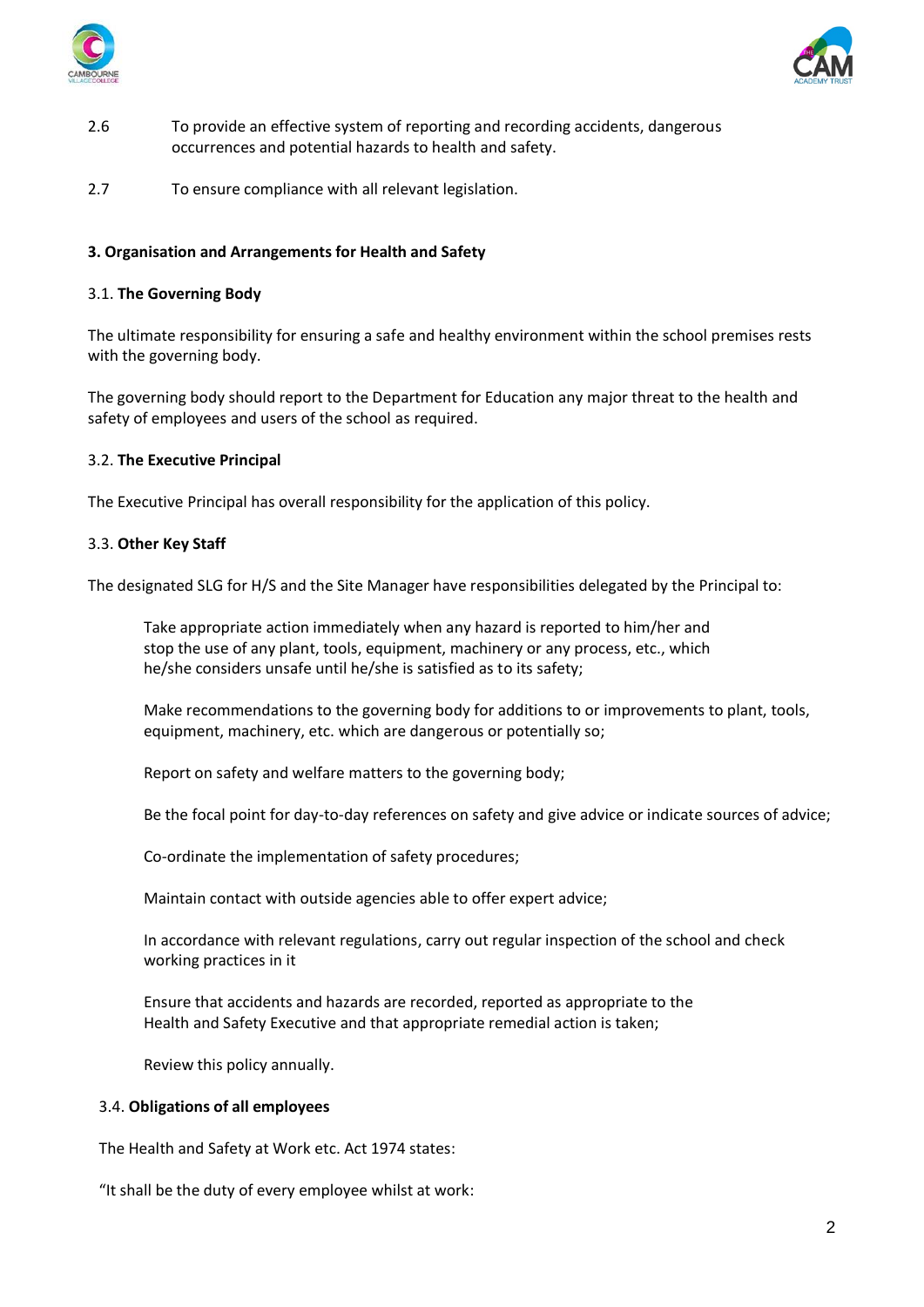



- i. To take reasonable care for health and safety of him/herself and any other persons who may be affected by his/her acts or omissions at work, and
- ii. As regards any duty or requirement imposed on his/her employer or any other person by or under any relevant statutory provisions, to co-operate with him/her so far as it is necessary to enable that duty or requirement to be performed or complied with."

"No person shall intentionally recklessly interfere with or misuse anything provided in the interests of health and safety or welfare in pursuance of any of the relevant statutory provisions."

In order that the law is observed and responsibilities to pupils and other visitors to the school are carried out, all employees are expected:

- i. to know the special safety measures and arrangements to be adopted in their own working area and to ensure they are applied;
- ii. To observe standards of dress consistent with safety and hygiene;
- iii. To exercise appropriate standards of housekeeping and cleanliness;
- iv. To know and apply the emergency procedures in respect of fire and first-aid;
- v. To use and not wilfully misuse, neglect or interfere with things provided for their own safety and the safety of others;
- vi. To co-operate with other employees in promoting improved safety measures in their schools;
- vii. To co-operate with the appointed safety representatives and the enforcement officer of the Health and Safety Executive or the Public Health Authority.

# 3.5. **Staff (teaching and non-teaching) holding positions of special responsibility (e.g. Head of Department, Head of Year, Site Manager, Catering Manager, etc.)**

Staff holding these positions:

- i. are expected to have responsibility for the application of the school safety policy to their own department or areas of work and should observe instructions given by the governing body and Executive Principal.
- ii. Should establish and maintain safe work procedures (e.g. use of chemicals, guillotines, boiling water, disposal of broken glass, bladed items etc.);
- iii. Should resolve any health and safety problems any member of staff or student may raise and refer to the Site Manager or designated SLG for H/S any problem for which there is no satisfactory solution within the resources available;
- iv. In accordance with relevant regulations, should be responsible for and where appropriate carry out regular safety inspections and risk assessments of the department and activities for which they are responsible and submit reports to the Site Manager or designated SLG for H/S.
- v. Should ensure, as far as is reasonably practicable, the provision of sufficient information, training and supervision to enable other employees and students to avoid hazards and contribute positively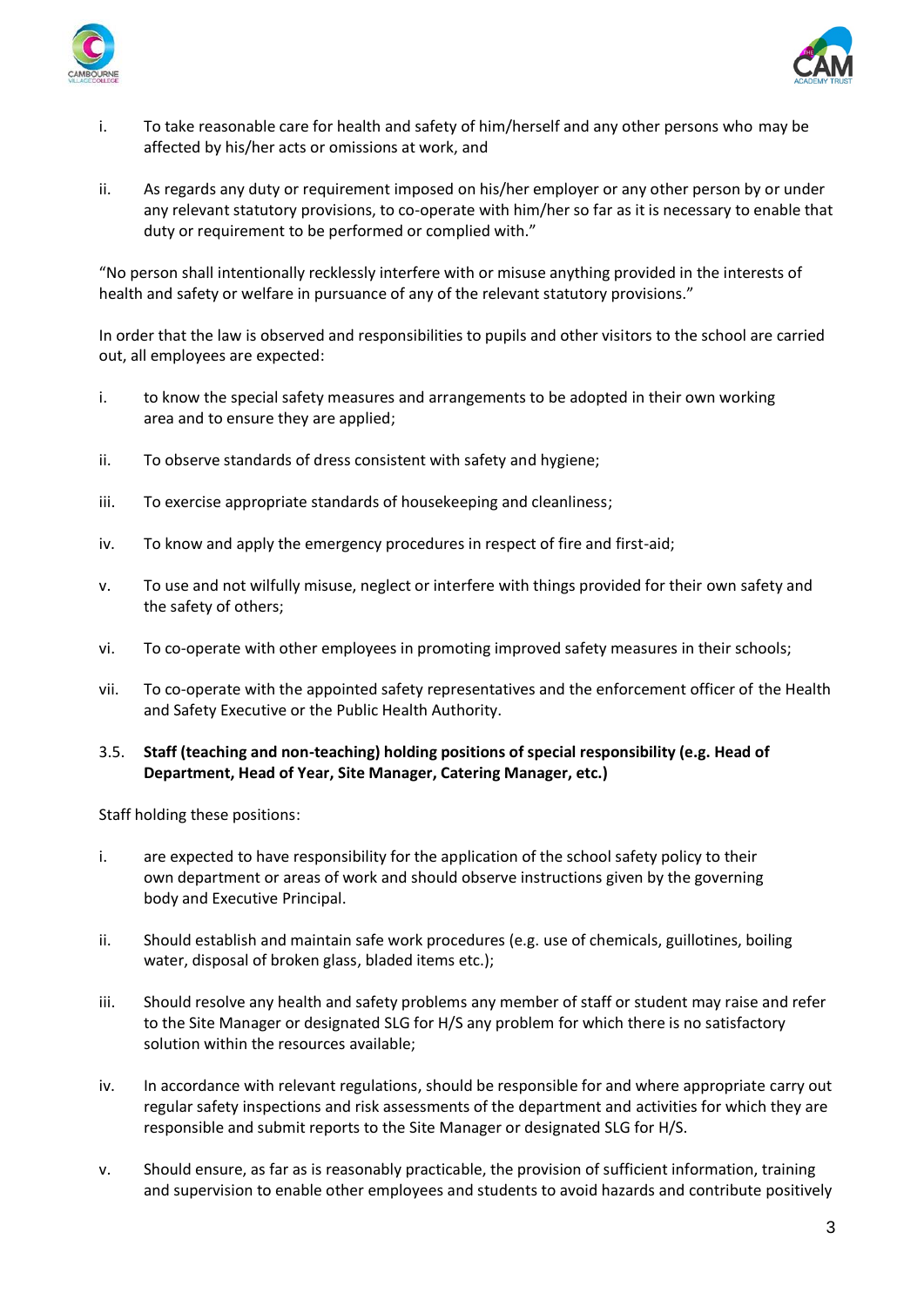



to their own safety and health at work;

vi. Should propose to the Site Manager/Designated SLG for H/S, changes and additions to plant, equipment or machinery which are necessary for maintenance of safety;

vii. Ensure that all donated equipment is safe and certificated and, where appropriate, seek specialist advice that this is so.

# 3.6 **Particular responsibilities of class teachers**.

The safety of students in classrooms, laboratories and workshops is the responsibility of the class teacher. If for any reason this responsibility cannot be accepted it must be discussed with the Head of Department before any activities take place.

A class teacher is expected to:

- i. Know the emergency procedures in respect of fire and first-aid and the special safety measures to be adopted in his/her own teaching areas and to ensure that they are applied;
- ii. Exercise effective supervision of students and ensure that they know of the general emergency procedures in respect of fire and first-aid and the special safety measures of the teaching area;
- iii. Give clear instructions and warnings as often as necessary;
- iv Ensure that students' coats, bags, cases, etc. are safely stowed away;
- v. Integrate all relevant aspects of safety into the teaching process and if necessary, give special lessons on safety;
- vi. Follow safe working procedures personally;
- vii. Call for protective clothing, guards, special working procedures etc. where necessary;
- viii. Make recommendations on safety measures to the Head of Department.
- N.B. These rules apply to student teachers who must be made aware of their responsibilities by both the Head of Department and their Professional Tutor.

#### 3.7. **The pupil**

Pupils are expected to:

- i. Exercise personal responsibility for safety of themselves and others;
- ii. Observe standards of dress consistent with safety and hygiene (this precludes unsuitable footwear and other items considered dangerous);
- iii. Observe the safety rules of the school and in particular the instructions of staff given in an emergency;
- iv. Use and not wilfully misuse, neglect or interfere with equipment provided for safety.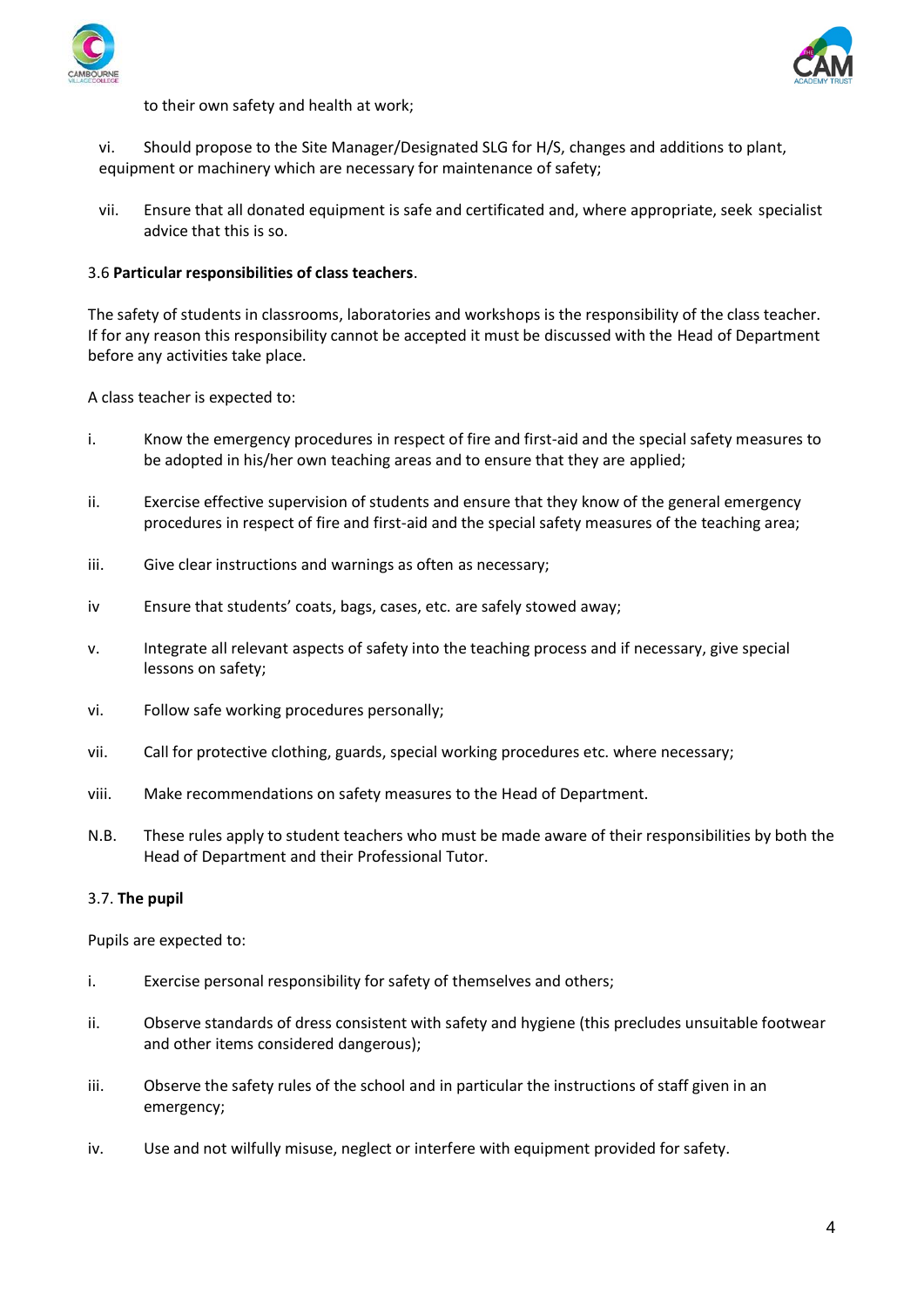



# **3.8 Community Users**

When a booking is made for external use of any area of the school, a Health and Safety Questionnaire is completed by the Hirer to ensure that the College is fully aware of the nature of the activities intended, and that advice can be given as appropriate. An indemnity disclaimer is signed, and the Hirer is required to provide First Aid cover for the activity.

### **3.9 Information**

The Health and Safety Law poster is displayed on the notice board in the staff room, and in the Electrical intake cupboard

(a) Health and Safety advice is available from the Site Manager and via the school Site helpdesk email address.

# **3.10 Competency for tasks and training**

Information about Health and Safety procedures within the school will form part of the induction training provided for new staff, including ITT students, by the Designated SLG for staff induction and will also be included in the staff handbook.

Job specific training will be provided by relevant Heads of Department/Team Leaders.

The designated SLG for CPL and the Site Manager will play the central role in identifying, arranging and monitoring training needs of teaching and support staff. Details of training specific to Health and Safety will be passed to and recorded by the designated SLG for H/S.

#### **3.11 The Health and Safety Committee**

The Health and Safety committee exists to consider issues concerning the maintenance and improvement of Health and Safety in the College.

Representatives of this group will meet at least every term.

Membership of this group will include a minimum of:

- (a) The designated SLG for H/S
- (b) The Site Manager
- (c) A Governor Representative
- (d) A Union representative
- (e) The School Nurse
- (f) The Community Coordinator
- (G) Head of departments in which higher levels of risk exist including DT, Science, PE and art

Consultation with employees is provided through the Health and Safety Committee. Employee representation on the committee is provided through the Union Representatives (if applicable) and via the Staff Governors.

#### **3.12 Monitoring**

To check working conditions, and ensure safe working practices are being followed, the designated member of SLG for H/S and Site manager will ensure that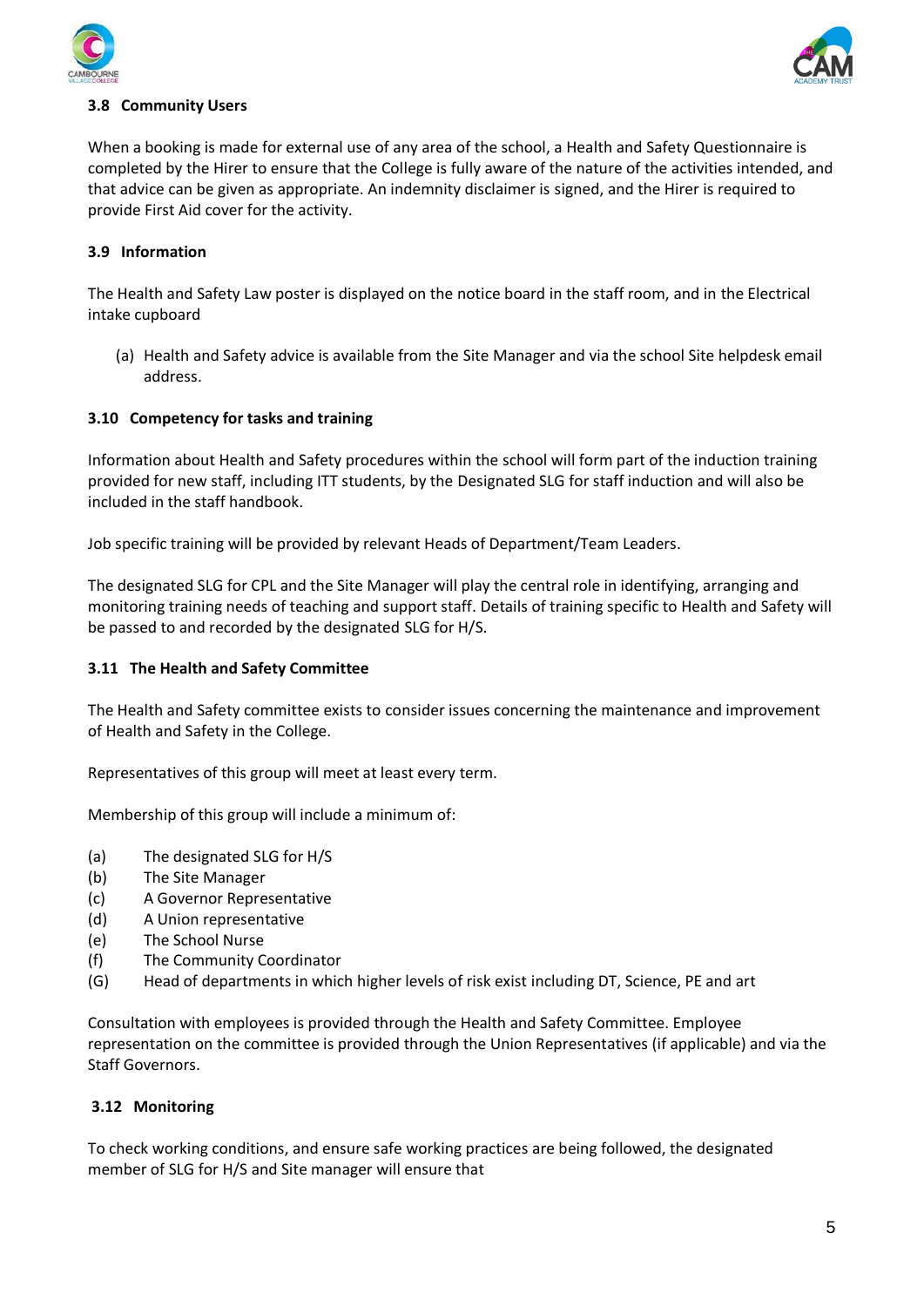



- a. Risk assessments are updated every year by the end of October and that a record of them is kept within departments.
- b. A tour of the site by representatives of the Health and Safety Committee is undertaken every term
- c. A rapid response occurs to reports raised through the members of the committee or site team.

The designated member of SLG for H/S is responsible for overseeing the investigation of accidents and reporting as necessary to the Principal.

The designated member of SLG for H/S is also responsible for overseeing the investigation of work-related causes of sickness absences.

# **3.13 Emergency procedures - fire and evacuation**

On discovering a fire, staff should operate the fire alarm immediately. They should attack the fire if possible, with the equipment provided but not take any personal risks. They must leave immediately if the fire cannot be brought quickly under control.

The fire alarm is a continuous bell. All staff must ensure that they are able to identify it. On hearing the alarm all staff and pupils must evacuate the building immediately.

Details of current emergency evacuation and other procedures connected with fire can be found in the school handbook.

Tutors must ensure that pupils in their forms are clear as to current emergency evacuation procedures. All staff must ensure that in the event of an evacuation, pupils are encouraged to leave quickly in a calm and quiet manner.

Escape routes are checked by representatives of the Site Manager every term, or whenever circumstances which might impinge on escape routes change.

Fire extinguishers are maintained and checked by qualified inspectors every year and regularly inspected by Site Management.

Alarms are tested by Site Management staff every week during term time.

Emergency evacuation procedures will be tested at least twice each academic year.

#### **3.14 Accidents, first aid and work-related ill health**

Staff aware that any member of the College has had an accident or fallen ill should make arrangements for them to be attended to by a first-aider or appointed person at the earliest opportunity.

Details of qualified First Aiders and Appointed persons can be found in S:\Admin\Medical. The designated member of SLG for H/S, in consultation with the Designated SLG for CPL and the Site Manager will coordinate first aid training and ensure that qualifications are kept up to date.

Staff should make themselves aware of those pupils who are more likely to need emergency medical treatment due to existing medical conditions. There is a list in S:\Admin\Medical

Emergency health information that is required to be shared, for example an emergency care plan for anaphylaxis, is uploaded on to Progresso and accessible to all users of Progresso. Hard copies are kept in medical room and in grey emergency cupboard. Other medical information that is deemed for sharing is also available to read on Progresso notes.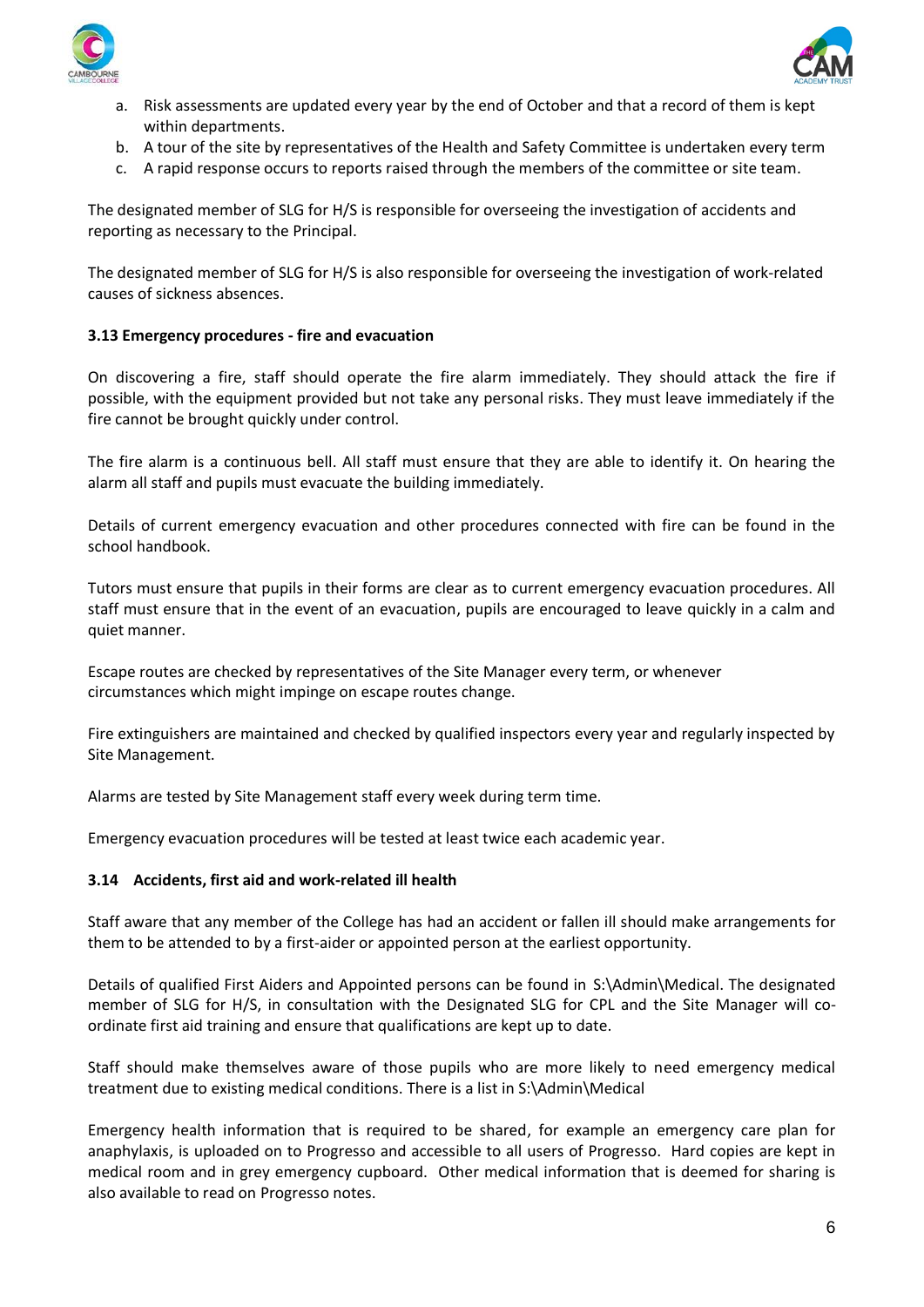



All information regarding the location of first aid boxes and their contents are available in S:\Admin\Medical.

All accidents and cases of work-related ill health in staff are to be recorded by the School Nurse and HR respectively.

Staff should report any dangerous occurrences or 'near-misses' via members of the committee or site team. The Site Manager is responsible for reporting accidents, diseases and dangerous occurrences to the enforcing authority.

The Senior Administrator will report incidents where relevant to the school's insurers.

# **3.15 Health and safety risks arising from work activities**

Risk assessments will be undertaken by:

- (a) Relevant Senior Managers for whole-school activities
- (b) Heads of Department/Heads of Year for all team activities
- (c) Trip leaders for all school trips and external activities
- (d) The Site Manager for matters concerned the plant operation with the site
- (e) Those staff with responsibilities for other areas that do not fit into any of the above categories

Risk assessments which identify risks that cannot be mitigated will be reported to the Designated SLG for H/S and stored S:\Whole School\Health & Safety\Risk Assessments. Action required to remove/control risks will be approved by the designated SLG for H/S who will also be responsible for ensuring the action required is implemented.

The designated SLG for H/S will check that the implemented actions have removed/reduced the risks.

Assessments will be reviewed every year or when the work activity changes, whichever is the soonest.

HSE advice on undertaking risk assessment can be found on the Health and Safety Executive website: <http://www.hse.gov.uk/>

#### **4. SPECIFIC RISKS**

#### **4.1 Safe plant and equipment**

Heads of Department are responsible for identifying equipment/plant needing maintenance within their departments, and the Site Management team will be responsible for identifying all equipment/plant needing maintenance outside of this departmental responsibility.

The Site Manager will be responsible for ensuring effective maintenance procedures are drawn up and will also be responsible for ensuring that all identified maintenance is implemented.

Any problems found with plant/equipment should be reported to the Site Manager or via [cam](mailto:cam-sitehelpdesk@cambournevc.org)[sitehelpdesk@cambournevc.org](mailto:cam-sitehelpdesk@cambournevc.org)

Heads of Department must ensure that new plant and equipment meets health and safety standards before it is purchased, and the Site Manager will ensure this for equipment outside of departmental responsibility.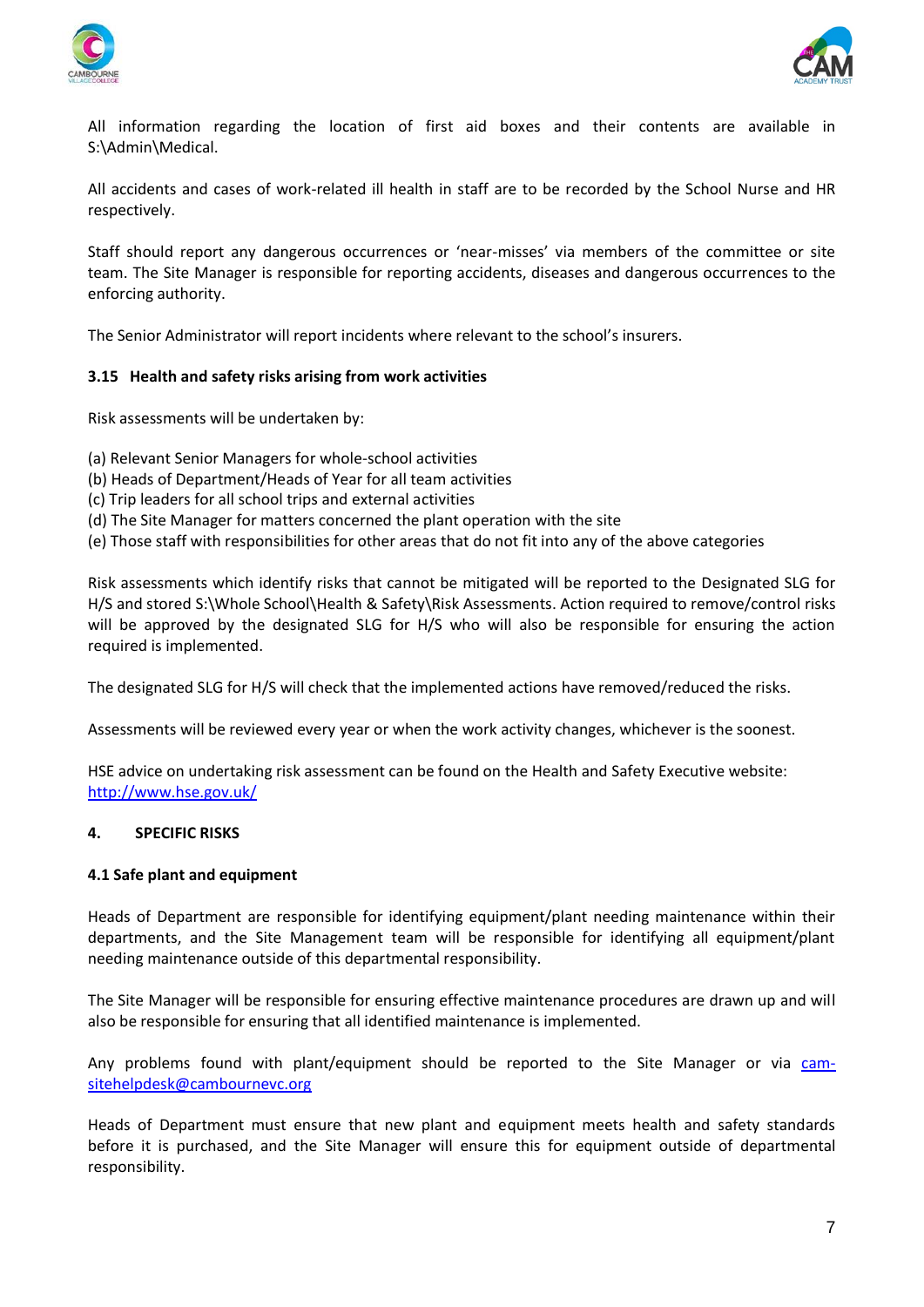



# **4.2 Control of Substances Hazardous to Health**

The College managed CoSHH responsibilities via CLEAPPS.

Heads of Department will be responsible, **within their own departments**, for:

- i. Identifying all substances which need COSHH assessment.
- ii. Undertaking COSHH assessments.
- iii. Ensuring that all actions identified in the assessments are implemented.
- iv. Ensuring that all relevant employees are informed about the COSHH assessments.
- v. Checking that new substances can be used safely before they are purchased.

At Cambourne Village College this will be most relevant to the Science and DT Department.

The Site Manager will be responsible for all the above in the wider context of the school site outside of departmental activity, with particular emphasis on the Site Management and cleaning functions.

Assessments relating to CoSHH will be reviewed every term or when the work activity changes, whichever is soonest.

HSE advice on CoSHH regulations can be found on the Health and Safety Executive website: <http://www.hse.gov.uk/>

#### **4.3 Display screen equipment**

The school will endeavour to optimize working conditions at Display Screen Equipment [DSE].

This will involve providing workstations, and a wider working environment, which minimize the risks to health posed by habitual use of DSE. The school will undertake this by

a] regular assessment of the suitability of:

- i] Display screens
- ii] Keyboards
- iii] Work desks
- iv] Work chairs
- v] Lighting
- vi] Incidence of reflection /glare
- vii] Noise and heat
- viii) Data projectors
- b] Providing relevant information on the potential risks associated with habitual use of DSE
- c] Responding quickly to issues raised by staff concerning DSE
- d] Providing for appropriate eye-tests etc. for habitual DSE users

Staff who are habitual users of DSE must:

i] Ensure they are aware of HSE ADVICE on safe use of DSE, that can be found on the Health and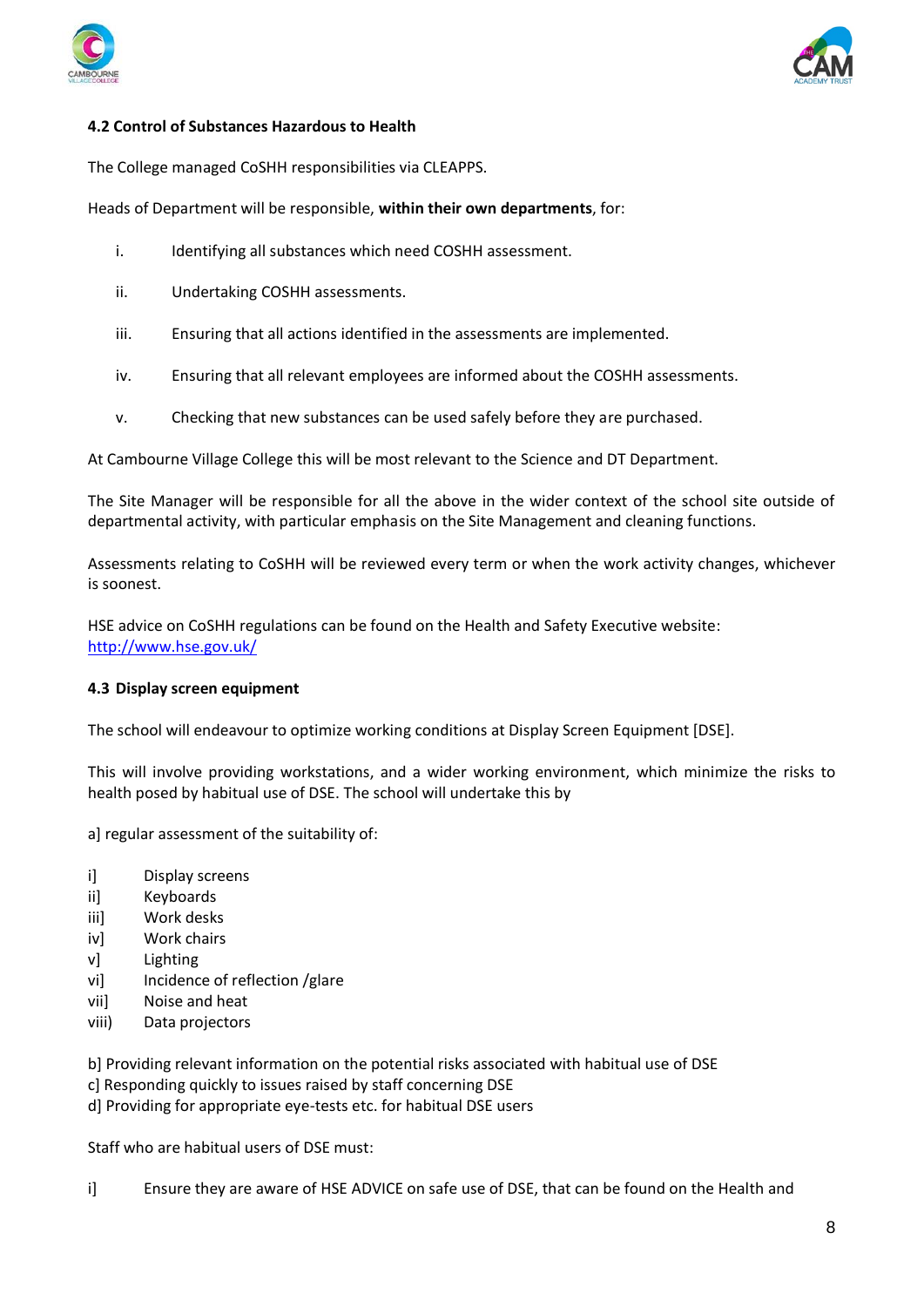



Safety Executive website:<http://www.hse.gov.uk/>

- ii] Report any health problems which could be associated with DSE use to the Office Manager immediately
- iii] Request provision for VDU specific eye-tests through their line manager. Tests will not usually be repeated more frequently than every 2 years.

# **4.4 Manual Handling**

Accidents involving manual handling account for almost a third of all 3-day injuries reported to the HSE. Staff must:

- i] Wherever reasonably practicable avoid handling large or bulky objects
- ii] Always assess the risk of any manual handling task
- iii] Take steps to minimize any risk presented by manual handling
- iv] Ensure they are familiar with guidelines for safe manual handling technique
- v] Avoid any manual handling task in circumstances of increased risk e.g. ill health, pregnancy

Staff should familiarise themselves with the HSE advice on assessing and minimising the risk of manual handling. This can be found on the Health and Safety Executive website: [http://www.hse.gov.uk/.](http://www.hse.gov.uk/) Training on Manual handling is available to all staff via Smartlog.

#### **4.5 Slips, trips and falls**

Accidents involving slips, trips or falls are the single most common cause of injury at work.

The College will endeavour as far as is reasonably practicable to minimize the risk of such accidents.

Staff and pupils must:

- i] report any unsafe or dangerously floors immediately
- ii] observe standards of dress consistent with safety e.g. footwear, trousers
- iii] ensure that thoroughfares are kept free of any equipment that may obstruct it
- iv] avoid any activity which increases the likelihood of a fall e.g. climbing, over-reaching

Staff should familiarise themselves with the HSE advice on assessing and minimising the risk of manual handling. This can be found on the Health and Safety Executive website:<http://www.hse.gov.uk/>

# **4.6 Stress**

Stress is the adverse reaction people suffer to excessive pressure. It can eventually lead to physical and mental ill health.

The school will endeavour to reduce the risk of stress in the workplace by:

- i. providing clear channels of communication for staff to talk about that which they may find stressful in their job e.g. through the link management structure
- ii. listening carefully to what staff have to say about stress and taking any issues raised seriously, and keeping a written record of any such discussions
- iii. acting as far as is practicable to change or remove factors which could act as unreasonable stressors.